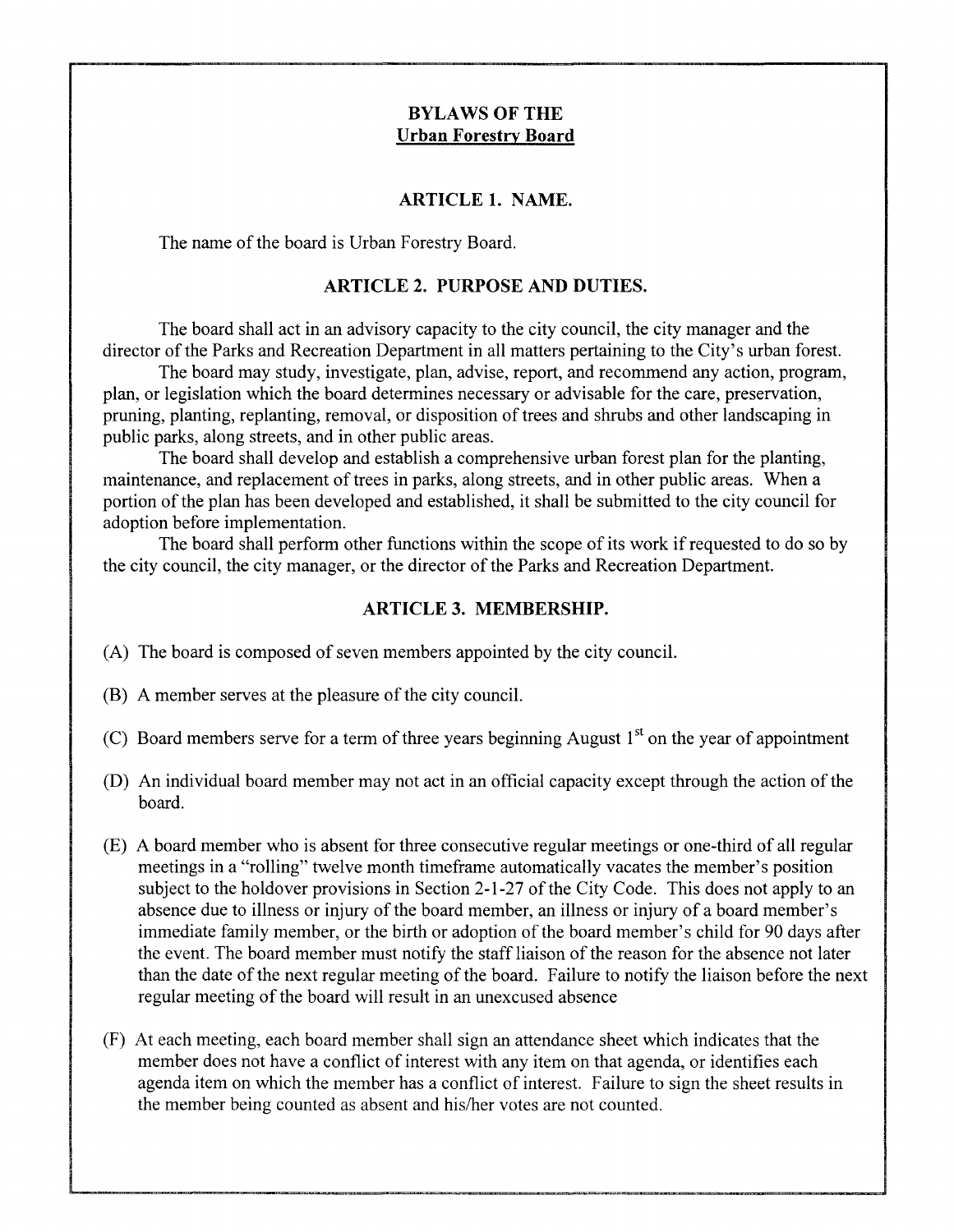(G) A member who seeks to resign from the board shall submit a written resignation to the chair of the board, the staff liaison, or the city clerk's office. If possible, the resignation should allow for a thirty day notice so the city council can appoint a replacement.

## **ARTICLE 4. OFFICERS.**

- (A) The officers of the board shall consist of a chair and a vice-chair.
- (B) Officers shall be elected annually by a majority vote of the board at the first regular meeting after October  $1<sup>st</sup>$ . In the event a current officer becomes ineligible to serve as an officer, the board may hold an emergency election as needed.
- (C) The term of office shall be one year, beginning November  $1<sup>st</sup>$  and ending October  $31<sup>st</sup>$ . An officer may continue to serve until a successor is elected. A person may not serve as an officer in a designated position of a board for more than three consecutive one-year terms. A person who has served as an officer in a designated position of a board for three consecutive terms is not eligible for re-election to that designated office until the expiration of two years after the last date of the person's service in that office. The board may override the term limit provision for an officer by an affirmative vote of two-thirds of the authorized board members.
- (D) A member may not hold more than one office at a time.

# **ARTICLE 5. DUTIES OF OFFICERS.**

- (A) The chair shall preside at board meetings, appoint all committees, represent the board at ceremonial functions and approve each final meeting agenda.
- (B) In the absence of the chair, the vice-chair shall perform all duties of the chair.

# **ARTICLE 6. AGENDAS.**

- (A) Two or more board members may place an item on the agenda by oral or written request to the staff liaison at least five days before the meeting. After first consulting with and receiving input from the staff liaison, the chair shall approve each final meeting agenda.
- (B) The board liaison shall submit the meeting agenda through the online agenda posting system for each meeting not less than 72 hours before the meeting.
- (C) Posting of the agenda must comply with Texas Government Code Chapter 551 (Texas Open Meetings Act).

# **ARTICLE 7. MEETINGS.**

- (A) The board meetings shall comply with Texas Government Code Chapter 551 (Texas Open Meetings Act).
- (B) Board meetings shall be governed by Robert's Rules of Order.
- (C) The board may not conduct a closed meeting without the approval of the city attorney.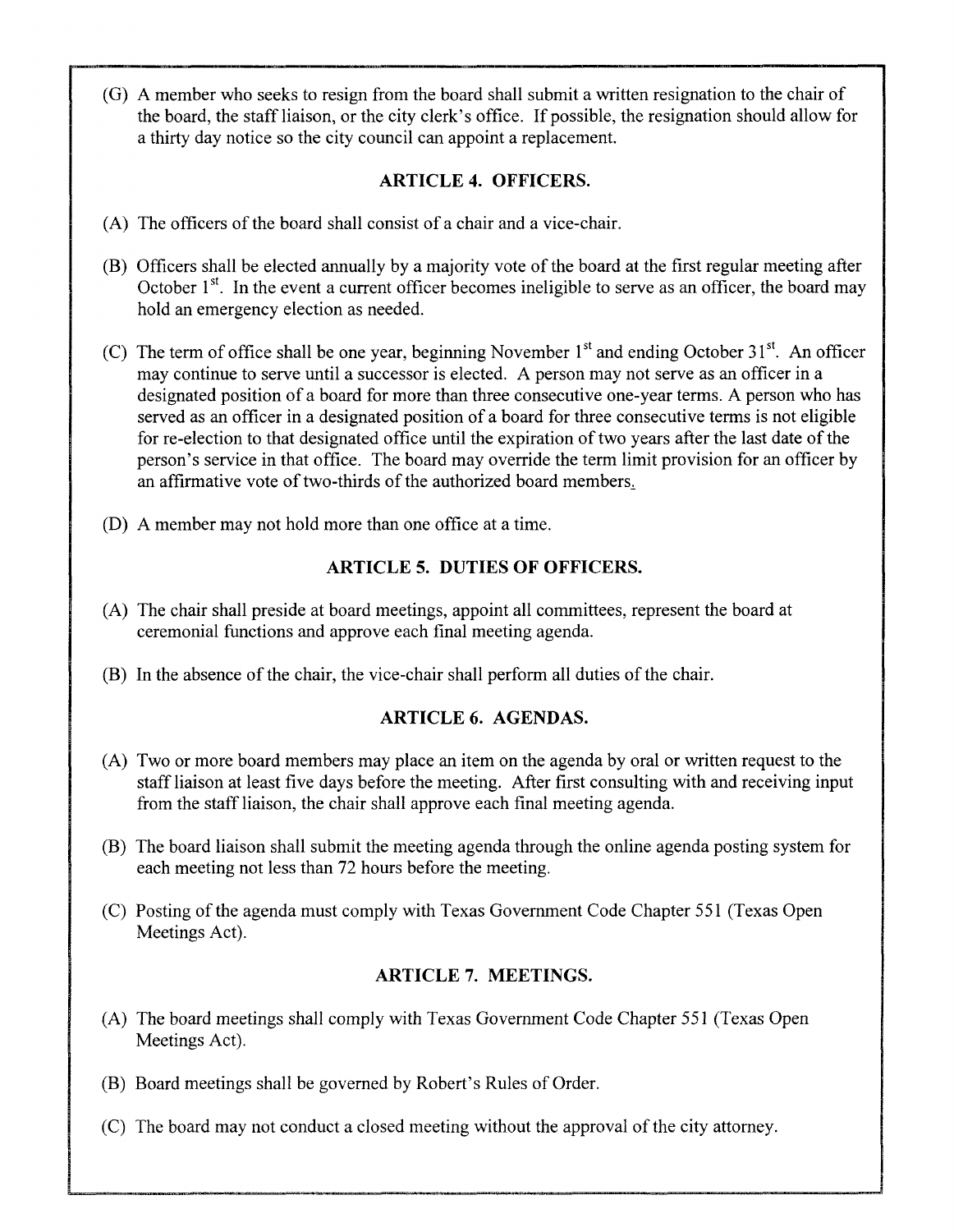- (D) The board shall meet monthly. In November of each year, the board shall adopt a schedule of the meetings for the upcoming year, including makeup meeting dates for the holidays and cancelled meetings.
- (E) The chair may call a special meeting, and the chair shall call a special meeting if requested by three or more members. The call shall state the purpose of the meeting. A board may not call a meeting in addition to its regular scheduled meetings as identified in its adopted meeting schedule, more often than once a quarter, unless the meeting is required to comply with a statutory deadline or a deadline established by Council.
- (F) Four members constitute a quorum.
- (G) If a quorum for a meeting does not convene within one-half hour of the posted time for the meeting, then the meeting may not be held.
- (H) To be effective, a board action must be adopted by affirmative vote of the number of members necessary to provide a quorum.
- (I) The chair has the same voting privilege as any other member.
- (J) The board shall allow citizens to address the board on agenda items and during a period of time set aside for citizen communications. The chair may limit a speaker to three minutes.
- (K) The staff liaison shall prepare the board minutes. The minutes of each board meeting must include the vote of each member on each item before the board and indicate whether a member is absent or failed to vote on an item.
- (L) The city clerk shall retain agendas, approved minutes, internal review reports and bylaws. The Parks and Recreation Department shall retain all other board documents. The documents are public records under Texas Local Government Code Chapter 552 (Texas Public Information Act).
- (M) The chair shall adjourn a meeting not later than 10 p.m., unless the board votes to continue the meeting.
- (N) Each person and board member attending a board meeting should observe decorum pursuant to Section 2-1-48 of the City Code.

# **ARTICLE 8. COMMITTEES/WORKING GROUPS.**

## **COMMITTEES**

- (A) The Urban Forestry Board will have no committees.
- (A) Each committee must be established by an affirmative vote of the board. A committee cannot meet until its creation is approved by the Council Audit and Finance Committee. Each committee shall consist of at least three board members appointed by the chair. A staff member shall be assigned to each committee by the director of the Parks and Recreation Department.